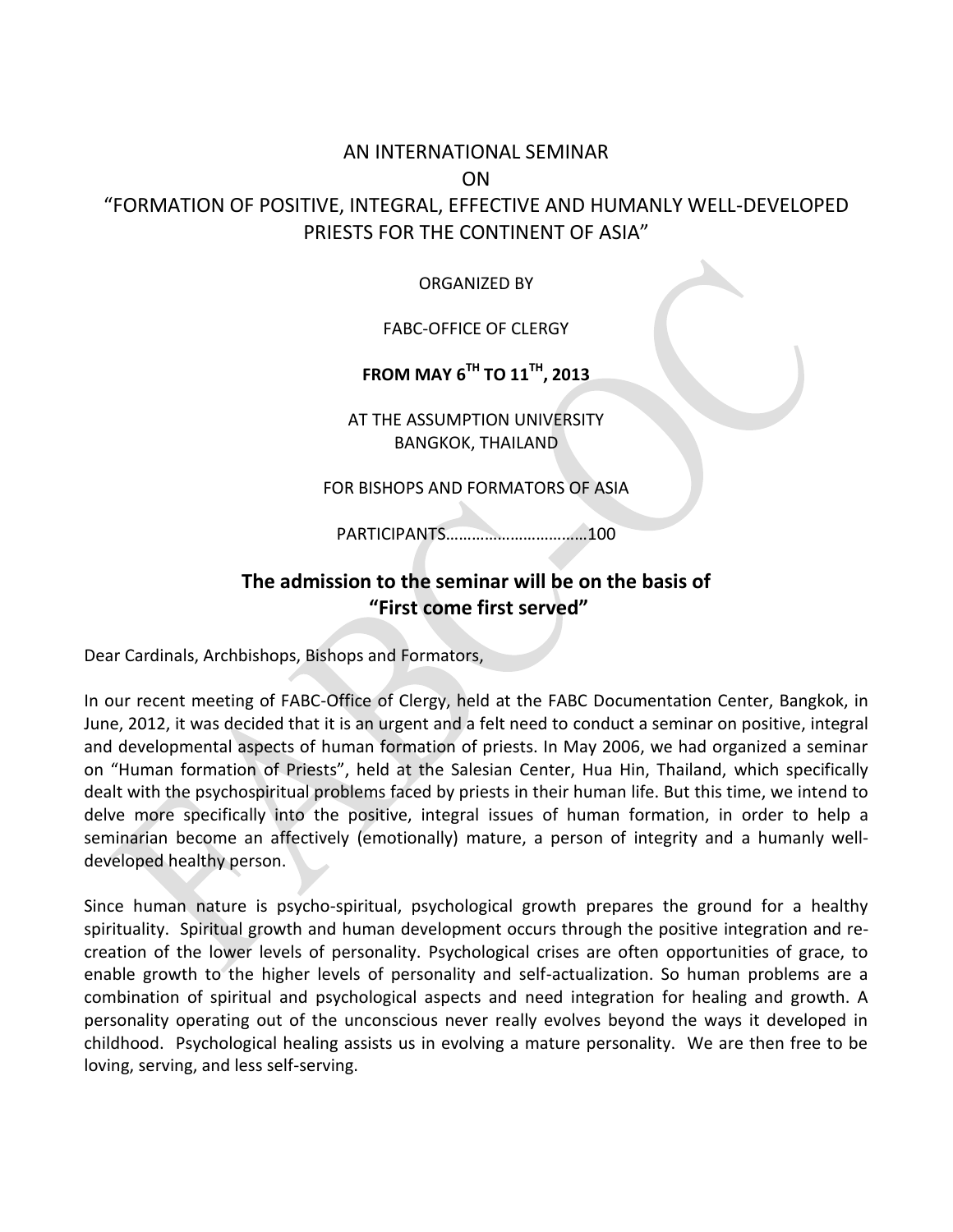Vocation to priestly and religious lives is both God's gift and the voluntary commitment of an individual. Human beings are partly a product of the past. The family milieu and the society that one hails from play a crucial role in the growth of a person. One's relationship with the self, with others and God depends on the conception of oneself and others. The process of human development highly depends on whether the mystery of human existence is respected or not. Candidates for priestly and religious life come from different family, societal backgrounds. Therefore, each candidate is unique in treating the self, others and God. A matured way of dealing with the self, others and God is an ideal goal. All the same human life has indispensable aspects such as hurtful feelings, helplessness, feeling of not being loved or accepted, etc. To make the formation more fruit-bearing, a balanced integration of psych-spirituality is a fundamental requirement. In this regard the process of self-discovery is important, and it is never complete because it is an ongoing process which allows each individual to consolidate his relationship with God and others.

Thus the vocational journey is a journey to the mystery of one's being. Human frailty is sometimes the consequence of some faults during development. God's grace in one's effort to answer His call is a prerequisite in the process of psycho-spiritual integration. Human living involves interplay of the theological and the anthropological views. This interplay involves a learning process that is developmental and that deals gently, wisely, and firmly with the challenges faced in growing into maturity in Christ as members of his Church.

It is the hope of the FABC-Office of Clergy, a seminar on "Formation of positive, integral, effective and humanly well-developed priests for the content of Asia" would certainly offer Bishops and Formators an apt opportunity to be exposed to current ideas on the topics of the seminar.

### OBJECTIVES OF THE SEMINAR

- 1. To identify the positive aspects of Human Formation in seminaries.
- 2. To equip formators to accompany seminarians to help them become humanly integrated persons.
- 3. To assure the Church in Asia of well-motivated, emotionally mature, humanly well-developed priests with a strong sense of commitment to the Church and her mission.

## TOPICS (THEMES) OF THE SEMINAR AND RESOURCE PERSONS

- 1. Theology of the Human Body and its significance in the Human formation of future priests: Fr. Joel Jason—Philippines
- 2. Motivation to be the Disciple of Christ (future priest): Spiritual and Human aspects of Motivation with special reference to divine Vocation and Priestly life—Fr. Peter Lechner— Philippines
- 3. Emotional Development of a Seminarian: Self-Identity, Affective Maturity and how these affect his future ministry, priestly life and the mental health as priest: Fr. Selvarathnam, OMI—Sri Lanka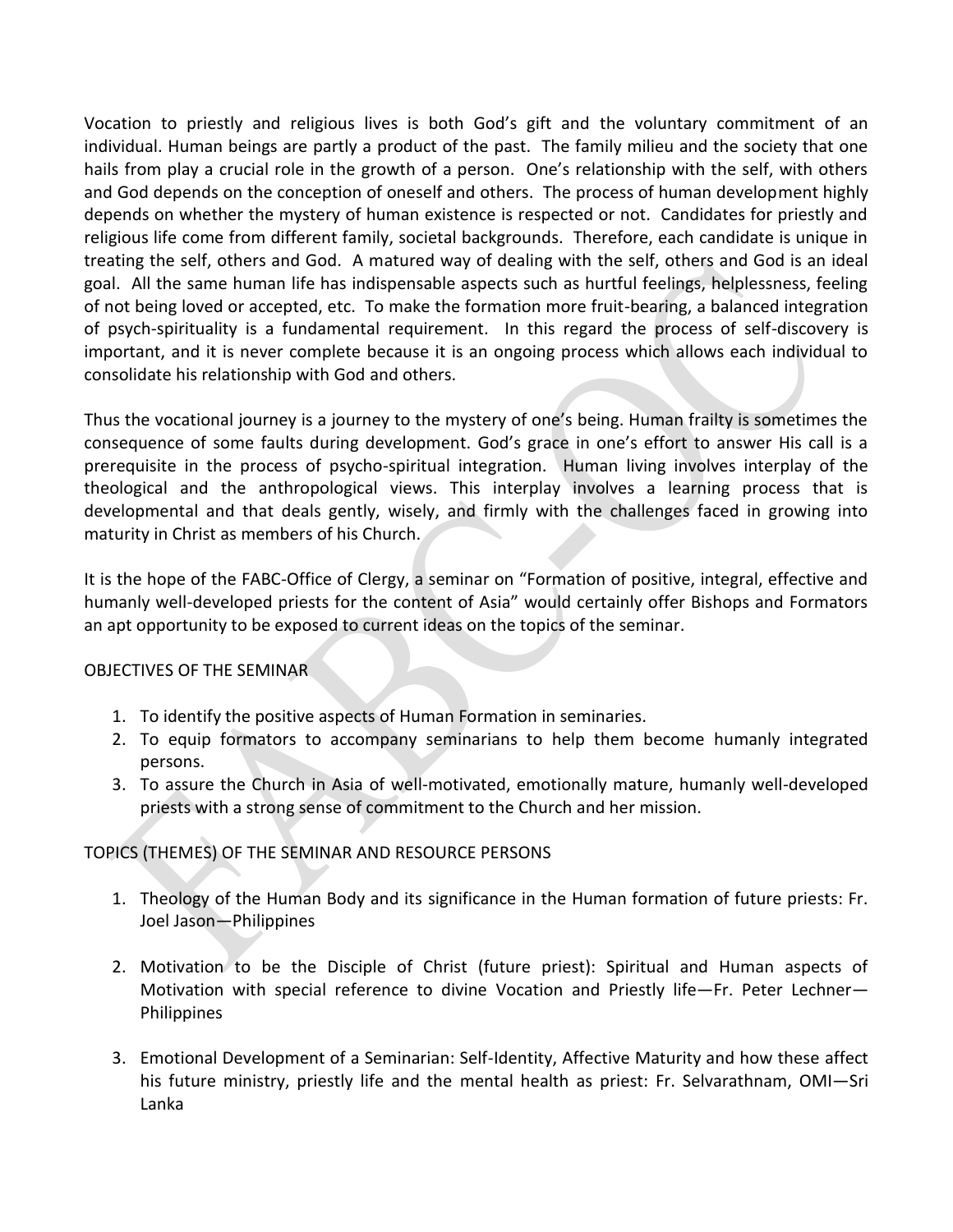- 4. Healthy Sexual Development for a Healthy future Priest: Sexual Identity, Sexual Orientations, Behaviours and how these affect his life of Celibate Commitment to the Church and his Ministry.—Fr. Lawrence Pinto, MSIJ, India.
- 5. A Healthy Awareness of the Church's Mission and the Sense of Obedience to the Authority (Magisterium) of the Church with special reference to Human aspects of Obedience—Fr. Joy Thomas, SVD, India
- 6. Selection Procedures of Candidates for Catholic Priesthood with specific emphasis on Human Characteristics: Fr. Jaime Noel Deslate—Philippines

An application form is also enclosed. You may make more copies of the application form if there is more than one applicant.

Executive Secretary Chairman FABC-Office of Clergy **FABC-Office of Clergy** 

Fr. Lawrence Pinto, MSIJ Bishop Vianney Fernando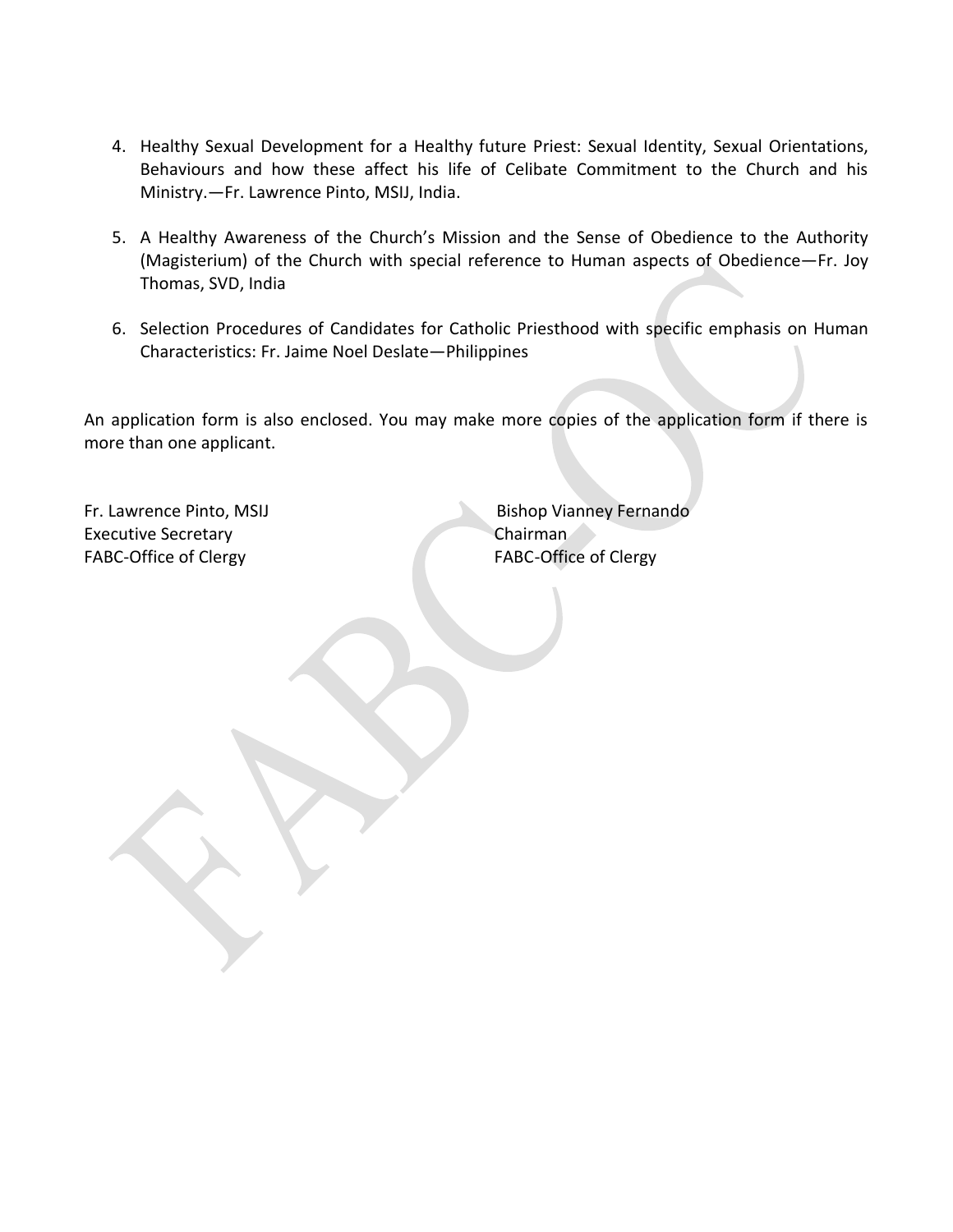# APPLICATION FORM—BISHOP-FORMATORS' SEMINAR Federation of Asian Bishops' Conferences—Office of Clergy INTERNATIONAL SEMINAR ON "Formation of Positive, Integral, Effective and Humanly Well-developed Priests For the continent of Asia"

| VENUE: | AU Residence Hall (King David Hall)                                                      |
|--------|------------------------------------------------------------------------------------------|
|        | Assumption University (Suvarnabhumi Campus)                                              |
|        | Bang-Na Trad Highway, Km.26                                                              |
|        | King Amphoe Bang Sao Tong                                                                |
|        | Samut Prakarn 10540, Bangkok                                                             |
|        | Phone: 0066-2-7235-297                                                                   |
| DATE:  | May 6 <sup>th</sup> (Arrival) to May 11 <sup>th</sup> , 2013 (departure after breakfast) |
|        |                                                                                          |
|        |                                                                                          |
|        |                                                                                          |
|        |                                                                                          |
|        |                                                                                          |
|        |                                                                                          |

Passport No………………………………………Country:…………………………………….

Telephone: Fax:

E-mail:

Confirmation: Yes, I will attend: ……...……….. No, I will not attend: ……..….…….

Arrival Date & Time: …………………………………. Flight No: …………..………………..

Departure Date and Time: ……………………….………………………………………………

Please send your application to: Fr. Lawrence Pinto, FABC-Office of Clergy, Pinto Valley, Kavoor Post, Mangalore-575015, Karnataka, India. Kindly do not send your Application form to the Venue of the seminar. If you need an invitation letter for visa purpose, please send an email to: gchatelier@au.edu .Please keep a Xeroxed copy of this application form for the address of the Venue. For any further information contact: the Executive Secretary [\(fabclpinto@yahoo.co.uk\)](mailto:fabclpinto@yahoo.co.uk).

Travel details must reach us (the Secretary) by the first of April, 2013. The last moment information will cause you cancellation of your booking for the seminar.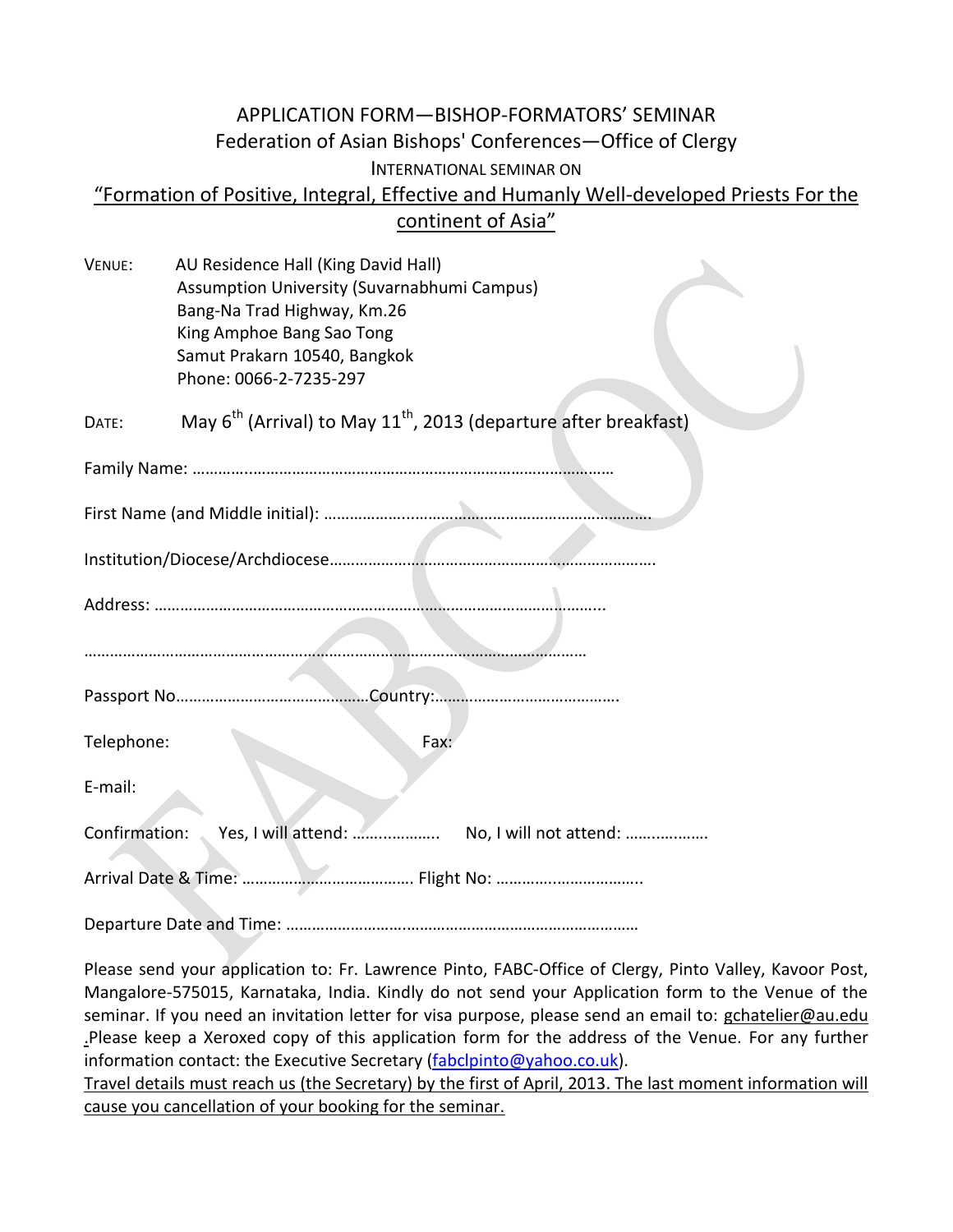### IMPORTANT INFORMATION FABC-OFFICE OF CLERGY, PINTO VALLEY, KAVOOR POST, MANGALORE-575015, INDIA "Bishop-Formator Seminar <u>From May 6<sup>th</sup> to 11<sup>th</sup>, 2013</u>

Dear Participants: Bishops, Archbishops, Cardinals and Formators,

Here is some important information you need to have before you begin your journey to the Land of Smiles, Thailand. Please read this information with complete attention.

1. Please note the address of the Seminar Venue—you need this address when you fill the application form for "Visa on Arrival" and the immigration card which you will receive on the flight. Please ask for Visitor's visa, do not mention anywhere about your attending the seminar.

King David Hall (Au Residence Hall) Assumption University (Suvarnabhumi Campus) Bang-Na Trad Highway, Km.26 King Amphoe Bang San Tong Samut Prakaru 10540, Thailand Local Phone: 02-7235297

- 2. Please arrive at Bangkok airport only on the  $M$ ay  $6^{th}$ , 2013, at any time, but please send us your travel details before April 1st, 2013, the latest. If your travel details do not reach us before this date, it will be difficult for us to make arrangements for your transportation from the airport to the Venue.
- 3. After you obtain your Visa to Thailand (Immigration), please come out to the Meeting Area, and look for Gate No. 3 (there are 12 gates). Kindly do not come out of the building, but wait at gate no.3. From this point, we will make arrangements for your transportation to the Venue.
- 4. Please look for a placard/sign board which says: FABC-SEMINAR
- 5. Kindly be advised: you may occupy your room at the Seminar Venue: King David Hall, at the Assumption University, on May 6.<sup>th</sup> The Dining Hall will function from 6<sup>th</sup> May dinner onwards until May 11<sup>th</sup> breakfast. So you have to kindly look after your breakfast and lunch on the 6<sup>th</sup> May, and lunch on May  $11^{th}$ , if your departure is in the evening. There is a college Canteen in King David Hall on the  $2^{nd}$  floor (opens at 7 a.m. and closes at 12 midnight) at the end of the corridor. Prices are reasonable. Pay your own bill. Besides, there are small restaurants (downstairs and upstairs) of the SHOPPING MALL of the University which is very close to the King David Hall (it will take you only 5 min. by walk).
- 6. There will be a bank facility for changing your US dollars or Euro to Thai Baht at the Assumption University, near the University Shop-area. You may need to have at least 300 hundred baht in your hand to look after your breakfast and lunch on the 6<sup>th</sup>. The airport has many foreign money change counters. Roughly, the rate is US\$=29/30 Baht; Euro: 42 Baht (Thai Money).
- 7. We provide you with transport from the Bangkok airport only on the May  $6<sup>th</sup>$ , to the Venue and on the May  $11<sup>th</sup>$  to the Airport. But if you come on any other date (The Resource Persons may